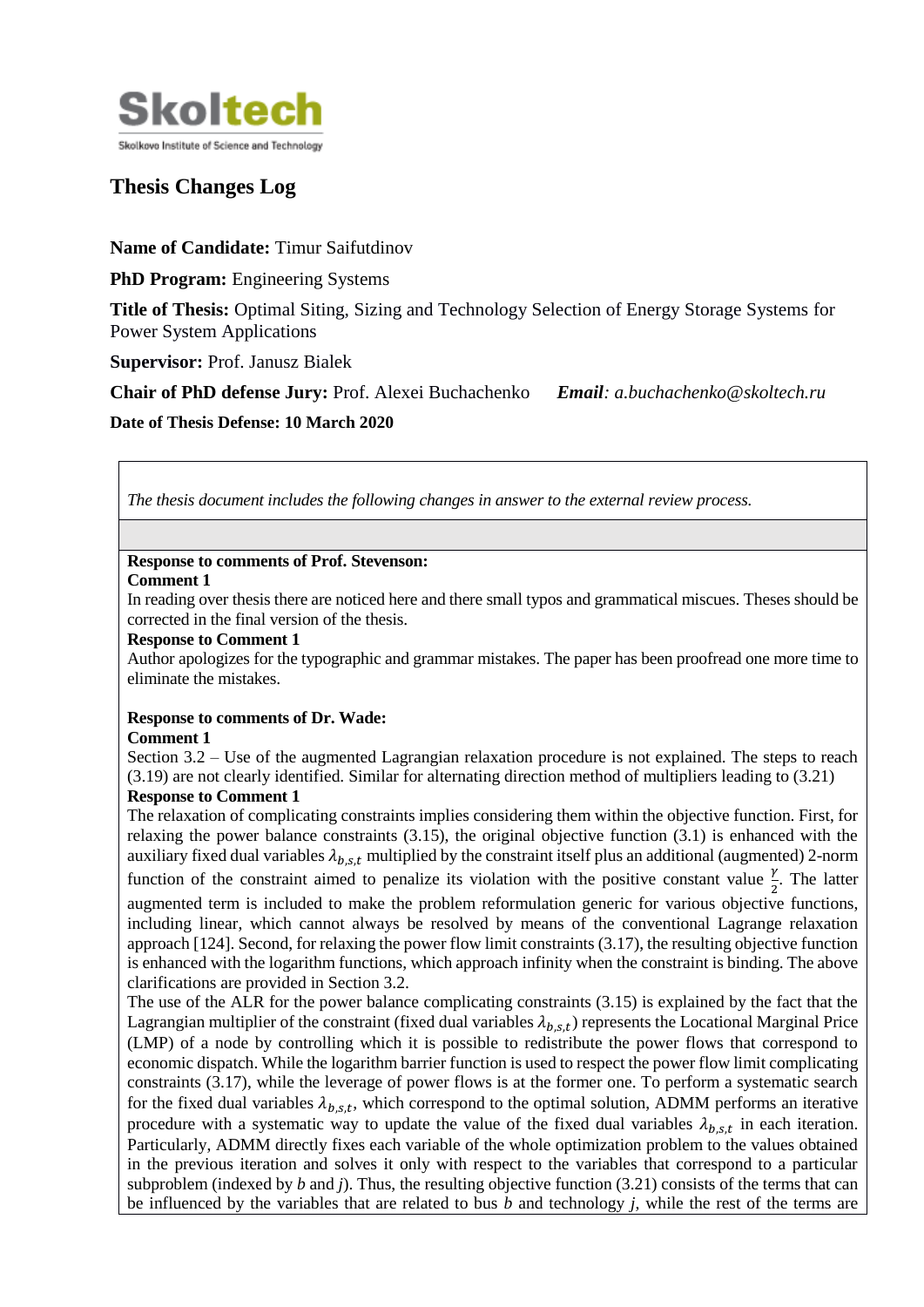considered to be redundant. In (3.21), index *(k)* in superscript indicates the variables with respect to which a particular subproblem is to be solved, while the index *(k-1)* indicates the fixed variables obtained in the previous iteration that does not correspond to bus *b* and technology *j* (not variables of a subproblem).

When the subproblem is solved for all b∈ B and j∈ J, the fixed dual variables  $\lambda$  are updated according to (3.36), where the value of increment (decrement) is determined by the violation of the relaxed power balance constraint (3.15) and constant parameter γ. The procedure of solving subproblems for all b∈ B and j∈ J and updating the fixed dual variables  $\lambda$  is repeated until the convergence criterion (3.37) is satisfied, which indicate a non-significant change of the fixed dual variables after an iteration. The above clarifications are provided in Section 3.3.

## **Comment 2**

Unclear in section 4.2.2 how the daily operation costs of circa. £3.5M translate to an annual revenue of circa. £30M. Cannot see where the profit side of this equation is provided.

## **Response to Comment 2**

To make it more illustrative, a stacked chart of the network operation cost for all cases is illustrated in Figure 4.3. The difference between the Network Operational Cost of a particular case and the Network Operational Cost of No Storage case from Figure 4.3 gives a daily benefit of energy storage use. The expenditures are defined by per diem investment cost. And the revenue is found as a sum of benefits and expenditures. To get the annual values, one shall multiply them by 365.



Figure 4.3: Objective Function Stacked Chart

The above clarifications, as well as the new Figure 4.3 are provided in Section 4.2.2.

## **Comment 3**

It is stated that there are 18 applications that storage can be applied to – how many of these can be evaluated using the method that has been developed in this thesis, given, e.g. the linearization of the power-flow equation, which limits power flow solutions to the transmission network, or the segmentation of the demand profile to allow the algorithm to operate?

## **Response to Comment 3**

Given the need to account for degradation (i.e., cycling requirements in Table D.1), DC OPF formulation and time discretization of one hour and assuming that it can be translated to 15-30 minutes, the application of the proposed methodology is suitable for at least nine applications from the list of energy storage applications provided in Table 2.1. Particularly, the methodology can be applied to Energy Time-Shift, Supply Capacity, Load Following, Transmission Support, Congestion Management, Transmission Network Upgrade Deferral and Equipment Life Extension, Retail Energy Time-Shift, and Demand Charge Management applications. The above discussion is provided in new section *4.4.2. Method Applicability*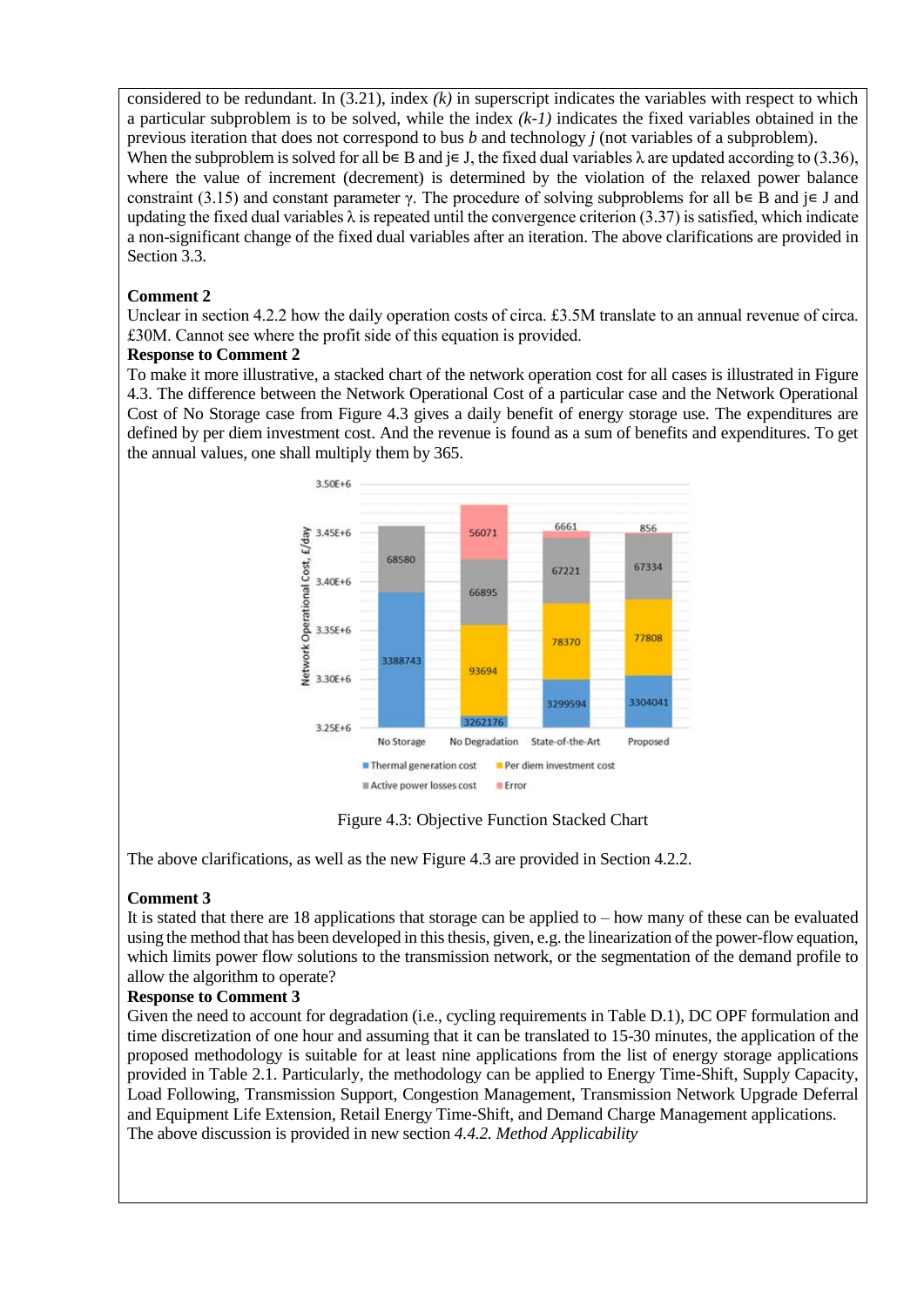## **Comment 4**

Can the candidate give some assurance that the single example of the algorithm delivering a result proves that this method works consistently under a range of conditions?

## **Response to Comment 4**

Even though that a single case study is studied in details through Section 4.2, the proposed methodology has been applied many times for the different variations of the considered case study in Section 4.3 (when studying breakeven cost of new and second-life batteries), as well as for various IEEE benchmark systems, i.e., 9-bus, 14-bus, 24-bus, and 39-bus, in 4.4.4 (when studying scalability of the method). In all cases, the obtained solutions were consistent. The results for other networks are provided in the table below. For the reader's convenience, the table below is also provided in Appendix E.

| #              | <b>Network</b> | Comp.<br>Time,<br>sec | Solution                                  |            |            |              |                                 |
|----------------|----------------|-----------------------|-------------------------------------------|------------|------------|--------------|---------------------------------|
|                |                |                       | Objective<br>Function,<br>$\frac{f}{day}$ | <b>Bus</b> | Tech.      | Cap.,<br>MWh | Operational.<br>Life-time,<br>y |
| 1              | $9-bus$        | 19,750                | 391,269                                   | 5          | <b>NMC</b> | 320          | 8                               |
| $\overline{2}$ | $14$ -bus      | 47,412                | 573,434                                   | 3          | NMC        | 150          | 8                               |
|                |                |                       |                                           | $\tau$     | <b>NMC</b> | 60           | 8                               |
|                |                |                       |                                           | 10         | <b>NMC</b> | 20           | 8                               |
|                |                |                       |                                           | 12         | NMC        | 10           | 8                               |
|                |                |                       |                                           | 13         | NMC        | 30           | 8                               |
|                |                |                       |                                           | 14         | NMC        | 40           | 8                               |
| 3              | $24 - bus$     | 94,778                | 1,742,109                                 | 3          | NMC        | 140          | 8                               |
|                |                |                       |                                           | 6          | NMC        | 130          | 8                               |
|                |                |                       |                                           | 9          | NMC        | 130          | 8                               |
|                |                |                       |                                           | 10         | NMC        | 150          | 8                               |
|                |                |                       |                                           | 14         | <b>NMC</b> | 130          | 8                               |
| $\overline{4}$ | $39-bus$       | 159,782               | 3,449,182                                 | 17         | NMC        | 350          | 8                               |
|                |                |                       |                                           | 27         | NMC        | 360          | 8                               |

Table E.1: Results of Optimal Siting, Sizing, and Technology Selection

## **Comment 5**

Referencing requires improvement in areas of introduction/ earlier part of literature review **Response to Comment 5**

Author apologizes for the ill referenced resources. The paper has been proofread one more time to eliminate the mistakes.

## **Comment 6**

Typographic/grammar corrections noted in review copy of thesis

## **Response to Comment 6**

Author apologizes for the typographic and grammar mistakes. The paper has been proofread one more time to eliminate the mistakes.

## **Comment 7**

Add tabular summary of service requirements distilled from text

## **Response to Comment 7**

Tabular summary of energy storage applications' requirements is now provided in Table D.1 of Appendix D.

## **Comment 8**

Each constraint from (3.22) to (3.35) requires a line of text above stating what it's for.

## **Response to Comment 8**

The constraints (3.22)-(3.35) for the decomposed subproblem represent the same as for the original problem formulation described in section 3.1.2. However, for the reader's convenience, I allow myself to be redundant in the text and include a description for each constraint from (3.22) to (3.35) in section 3.3.2.

# **Response to comments of Dr. Pozo:**

## **Comment 1**

About globality and uniqueness. The student referred in section 1.2., first paragraph, that "convex programming and mixed-integer programming […] allows finding the globally optimal solution, which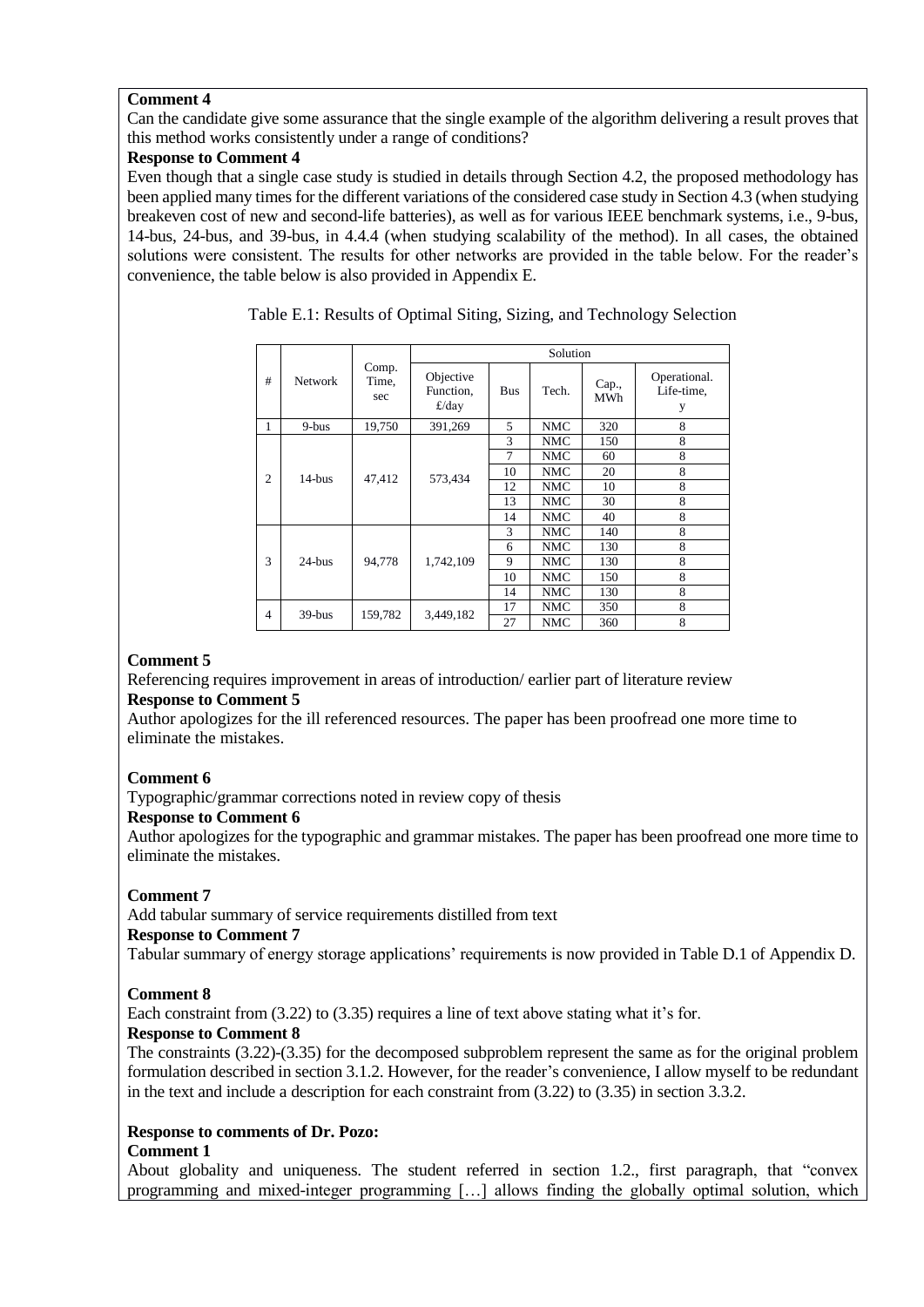uniqueness is mathematically proven." On page 28, it appears similar statement: "a mixed-integer problem reformulation is proposed, where continuous variables that cause nonconvexity are replaced with integer ones with respect to which the rest of the problem remains convex." It also appears in several parts of the text similar declaration. Firstly, uniqueness only is proven if the problem is convex, and the objective is strictly convex. Second, a mixed-integer problem is not convex. However, there are algorithms, like B&B, that guarantee optimal global solution with enough time.

#### **Response to Comment 1**

I completely agree with the above statements of the Reviewer. And indeed, this is exactly what I rely on in my dissertation. Numerical methods (i.e., zero-order methods, first-order methods) applied to strictly convex problems guarantee that the obtained optimum is global and unique. While the brute force for Mixed-Integer Convex Programming (MICP) problems requires solving a convex problem for every combination of fixed integer variables. In this case, the globality of the solution is also indisputable and it corresponds to the particular combination of integer variables for which the solution of convex problem possesses the least objective function (if we talk about the minimization problem). This is just a general logic on how to approach MICP problems. In practice, to reduce the number of iterations, various partial enumeration techniques are applied to solve mixed-integer problems, i.e., Branch-and-Bound, cutting planes, various heuristic algorithms. This way, the partial enumeration algorithms consistently search for the more optimal solution (a combination of integer variables) and do not perform calculations for the apriori non-optimal ones. This is exactly what is done in the numerical study of my dissertation. The proposed methodology has been formulated in JuMP (Julia for Mathematical Optimization). The Ipopt solver has been used to solve the convex optimization problems, and GLPKMIP solver, which performs Branch-and-Bound, has been applied for the mixed-integer problem. The corresponding clarifications have been given in section 1.2, section 1.3, and section 3.2.

#### **Comment 2**

Equations (3.11) and (3.12) require knowing the initial and end time epoch of each cycle. IIn chapter 4, is described that it is approached by looking at the demand profile. However, this profile it could be very different with massive penetration of renewable generation, but most importantly at the local level, i.e., that at the very particular node that battery will be connected, the demand profile could be quite different of the demand aggregated system profile (see an example of ERCOT system). Please, elaborate more on the discussion section about the limitations of this approach.

#### **Response to Comment 2**

The Reviewer is right, the formulation of cycle depth of discharge (3.11) and temperature (3.12) constraints require knowledge of the initial and final time moments of a cycle. Such a formulation has been influenced by the RainFlow Cycle (RFC) counting mechanism initially used for estimating the fatigue life of materials [129] but then accommodated for estimating degradation of energy storage [96]. Particularly, it is used to identify charge-discharge cycles and their depth of discharge based on the battery state of charge profile. The main drawback of the RFC mechanism resides in its sequential structure (basically, it is a flowchart with logical structure) [130], which cannot be directly incorporated into a formal optimization problem, as the latter allows using only equalities and inequalities. And given the fact that the optimal siting, sizing, and technology selection problem is solved with respect to the optimal scheduling of assets (energy storage state of charge profile is a variable of optimization problem), it is essential to predict cycle timeframes somehow. Studying the results of various case studies showed that the plausible suggestions for the start and the end time moments for each cycle could be made based on the demand profile. The similar is applied to renewable generation data, as in the stochastic problem formulation, we consider it predefined with a certain probability of occurrence. However, if the considered timeframes do not coincide with the optimal solution, it is proposed to update them according to the results of the optimization problem and solve it again. Alternatively, an auxiliary binary variable might be incorporated to introduced the logic of RFC within the optimization problem. This would require having one binary variable per each pair of charge/discharge power output variables ( $P_{b,j,s,t}^{Ch}$  and  $P_{b,j,s,t}^{Dis}$ ), leading to a substantial increase in the problem size. This way, the number of auxiliary variables is a product of time intervals T, scenarios S, energy storage technologies J and number of buses B, which is considerably larger than observed for the original MICP problem. The above discussion is provided in a new section *4.4.3 Cycle Counting Method*

#### **Comment 3**

In the abstract, it is said that "The present thesis addresses the problem of optimal siting, sizing, and technology selection of energy storage systems for power system applications by applying the formal optimization methods." It is confused in terms of optimization methods. This thesis does not develop optimization methods,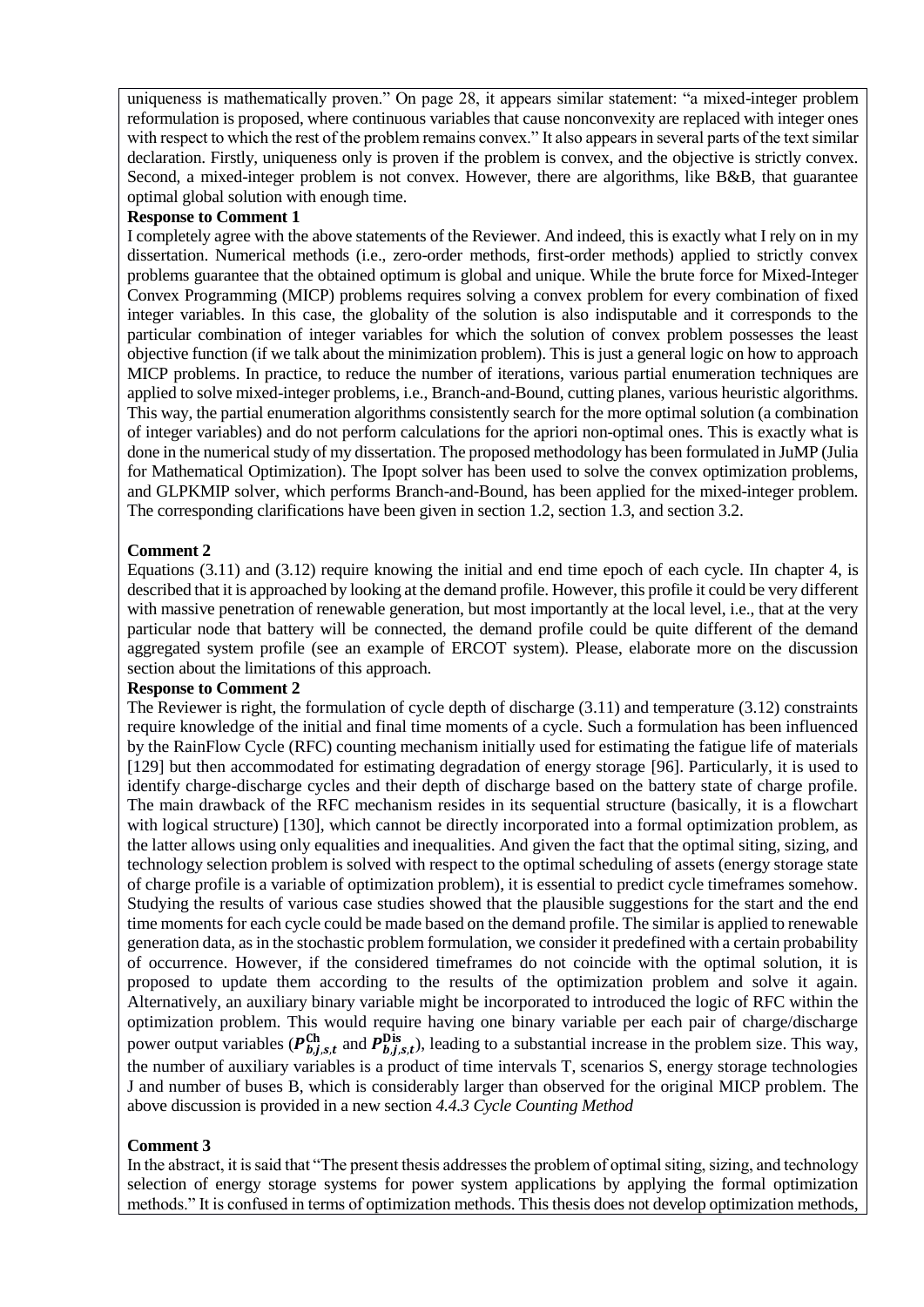but instead, it uses off-the-shelf solvers. The mathematical strength of this thesis is in the modeling and the problem reformulation in some of the existing canonical format of optimization problems. In addition, a decomposition method is applied.

## **Response to Comment 3**

The Reviewer is right, the contributions of the research reside in modeling a degradation behaviour of Li-ion battery storage, incorporating it into investment problem, problem reformulation, and decomposition to ensure tractability and global optimum of a solution. Particularly, the methodology implies using off-the-shelf solvers to approach the initially nonlinear and nonconvex problem. To avoid misperception, the above clarifications have been included in the Abstract.

## **Comment 4**

Please, elaborate on the convergence of the ADMM developed in the thesis. Can be guarantee globality? Is feasibility always guarantee when reformulating the problem with barrier methods?

## **Response to Comment 4**

The convergence of ADMM is still an open question. Even though in [132], *Boyd et al.* identified conditions for ADMM to converge, it only relates to ADMM for two-block (two subproblems) structures. Actually, it has been shown by *Chen et al.* [133] that even a three-block linear problem may diverge under some conditions. However, in practice, ADMM converges to modest accuracy even for large-scale problems [132], [134].

As for the proposed problem formulation, it satisfies the conditions identified in [132] but contains a multiblock structure, which does not allow proving its convergence for a general case. However, in the extensive numerical tests performed for studying breakeven cost in Section 4.3 and scalability of the method in the previous section, the problem formulation has been solved many times for the different variations of the considered case study, as well as for various IEEE benchmark systems, i.e., 9-bus, 14-bus, 24-bus, and 39 bus. In all cases, ADMM showed good performance and convergence properties. [Figure Error](#page-4-0)**! No text of [specified style in document.](#page-4-0)**.1 shows a primal residual of the auxiliary fixed dual variables of ADMM (i.e., the value of penalty) during the optimization process.





## Optimization

<span id="page-4-0"></span>The corresponding clarifications, as well as the new Figure 4.13 were given in new Section 4.4.5.

## **Comment 5**

When referring to the size of the problem, it is common to use the number of binary variables for mixedinteger programming instead of all possible combinations. Please correct it along the thesis body, see one case on page 135.

## **Response to Comment 5**

The proposed problem reformulation implies substituting continuous variables that cause nonconvexity with integer ones (not binary). And each of these integer variables might have a different cardinality, which is not equal to 2. Thus, it might be confusing to make evaluations only in terms of binary variables. Especially taking into account that there may not be any in the problem formulation. Therefore, to avoid confusion and make it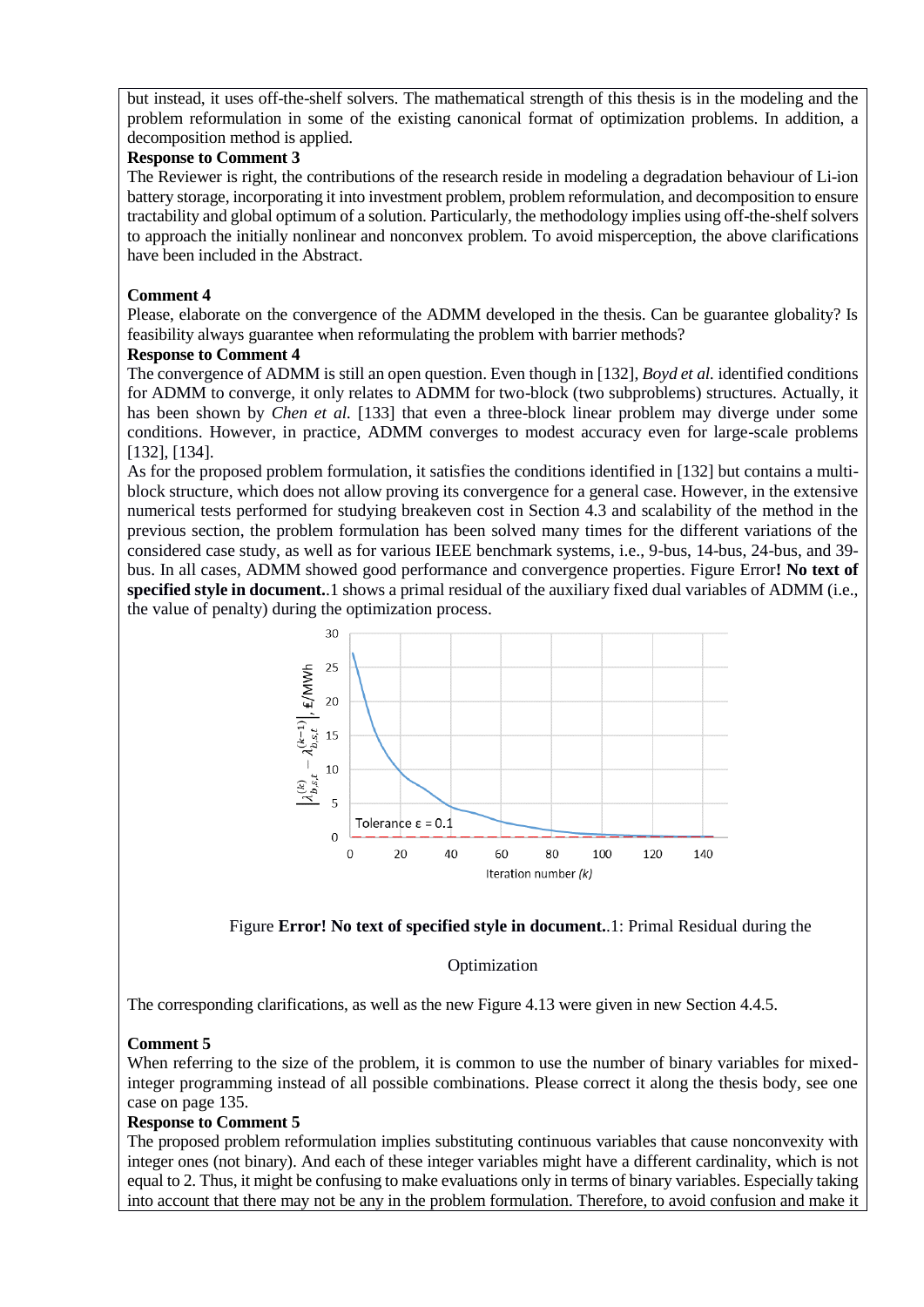convenient for a reader, the MICP problem size is now assessed in both (a number of combinations and an equivalent number of binary variables). The corresponding changes have been made along the thesis body. **Comment 6**

Page 136. The student stated: "Energy storage yields benefit from an energy arbitrage (buy low – sell high) and reduction of active power losses within a network." However, it is not true always, especially the last part. Please reformulate.

#### **Response to Comment 6**

The statement above has been made from the network operator point of view based on the results obtained from the case study. Since an individual case cannot be generalized on the rest of the cases, the state above has been reconsidered as follows: "For the particular case study, energy storage yields benefit from an energy arbitrage (buy low – sell high) and reduction of active power losses within a network." The corresponding changes have been made in Section 5.1.

## **Comment 7**

Please, elaborate on how can be estimated the price of active power losses (eq. 4.1).

#### **Response to Comment 7**

I would like to thank the Reviewer for pointing out this issue. In fact, the term "cost of active power losses per MWh" was used improperly. What I actually meant is indeed the price for energy to approximate the cost (price\*value) of active power losses on power lines. The corresponding changes have been made for every instance of the "cost of active power losses."

The main reason for considering active power losses in the optimal siting, sizing, and technology selection problem is because power losses contribute to the nonuniform Locational Marginal Price (LMP) distribution within network nodes, hence, affects the optimal siting decision making. The proposed problem formulation extends traditional DC OPF by approximating power losses within an objective function, which are not considered in the power balance equality constraint as the quadratic dependence of power losses does not meet the affinity requirement of a convex problem formulation. For the same reason, to be able to approximate the cost of active power losses while keeping the objective function convex, the energy price for active power losses is considered constant but different for each bus and time moment. To make sure that a reader is aware of that extension, the corresponding explanations have been included in Section 4.1.1.

As for the Reviewer's question, in the demonstrated numerical study, the price of active power losses corresponds to the LMPs obtained beforehand by running DC OPF without storage, which was done during the initialization of variables for ADMM in Section 3.3.3. However, since active power losses correspond to a power line between two nodes, the average energy price of two nodes is found. To make sure that the reader is aware of that, the corresponding explanations have been included in Section 4.1.1.

## **Comment 8**

Page 95. The student mentioned: "Particularly, as was shown in the previous section, the degradation from idling might be represented as a convex hull." There has not been mentioned or introduced what a convex hull is. This concept is neither used later in this dissertation.

## **Response to Comment 8**

I would like to thank the Reviewer for pointing out this issue. In fact, in this phrase, I was referring to the paper by *Fortenbacher et al.* [81] which was considered in the literature review in section 2.5.

In [81], *Fortenbacher et al.* represent a degradation of energy storage as a piecewise-affine map (or, as the author refers, convex hull) as a function from the state of charge and power output. To avoid confusion, the corresponding modifications have been made in Section 2.5 and Section 2.6.

## **Comment 9**

In section 4.4.2., it is mentioned that the optimality gap was set to 0.1%. It represents 3452 pounds per diem on your problem. On page 120, it is said that the current approach "adds up additional 856 £/day to average network operation cost" … with regard to the existing state-of-the-art methodology. The error from the optimality gap is more significant that the accuracy increase. Besides, according to the results obtained (page 120), degradation adds up an additional 6,661 £/day. Gap error could be more than half of the degradation cost. Please, review the results and extend the discussion on it.

## **Response to Comment 9**

I would like to thank the Reviewer for pointing out this issue. In fact, the term "optimality gap" was used here improperly. What I actually meant is "convergence tolerance ε," which is used in  $(3.37)$  to define a stopping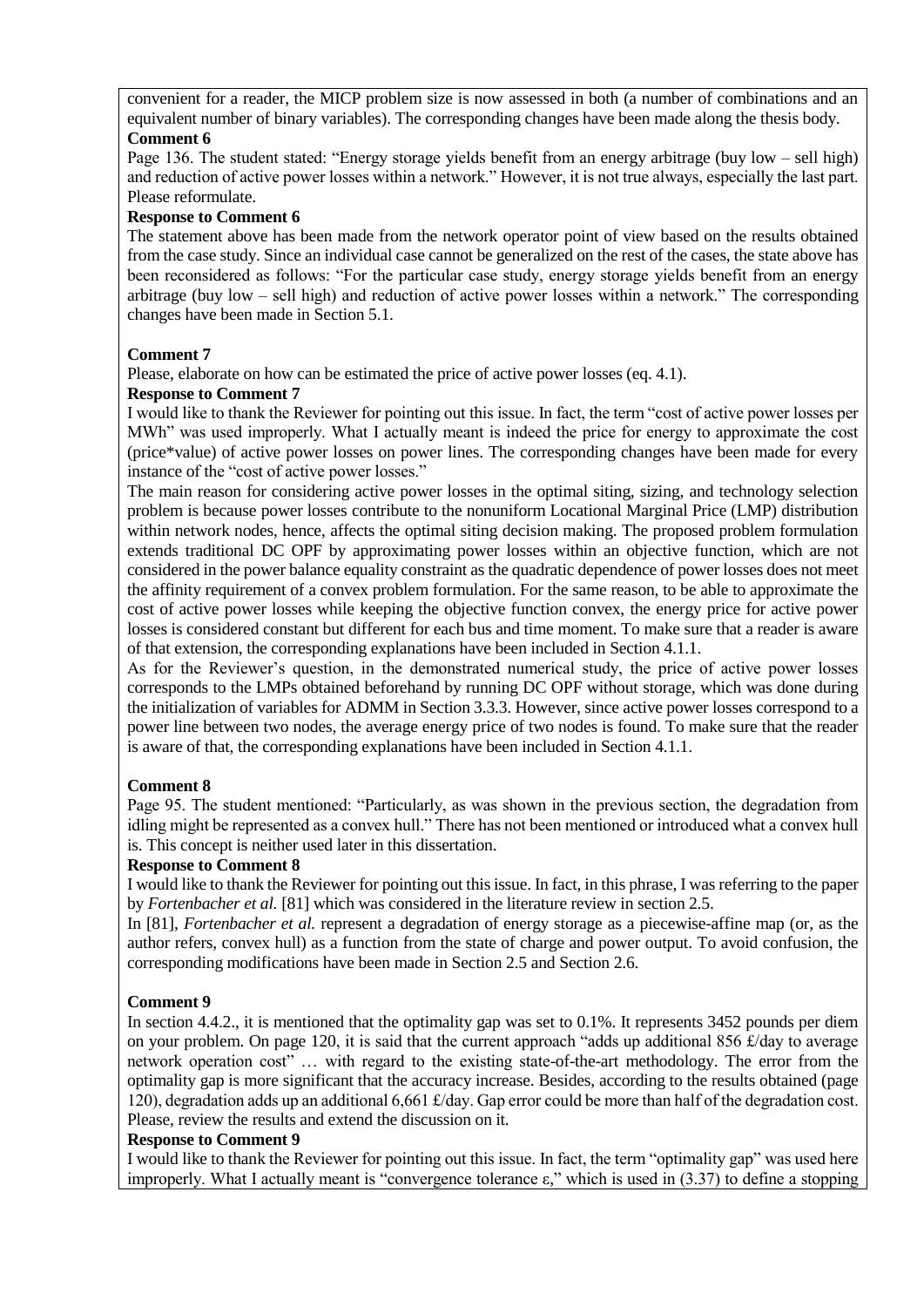criterion and has nothing to do with the actual optimality gap. The corresponding changes have been made in Section 4.4.4.

Also, it is worth noting that the considered error in section 4.2.2 represents the difference between the objective function obtained from the optimal solution and an accurate post-process degradation-aware simulation described in [96]. The latter does not correspond to the solution of the original problem but it is used for evaluating error in degradation estimations obtained from the optimization problem. To avoid dittology, the corresponding clarifications have been given in Section 4.2.2 and Table 4.3.

#### **Comment 10**

Please consider presenting figures from 4.8. to 4.10 with additional axes that represent a percentage of a reference value.

#### **Response to Comment 10**

An additional axis has been included in Figures 4.8 - 4.10. Since the performance of storage technologies is opposed to the most cost-effective solution (NMC), its maximum performance is taken as 100%.

#### **Comment 11**

Please, reconsider reformulating the assertion on page 123. "As it can be seen from Figure 4.5, each of the considered cycles is limited within the proposed time frames, meaning that DoD limit constraints (3.31) and cycle temperature constraints (3.32) are properly formulated." It has not been proved that they are "properly formulated," they worked well for your particular case study.

#### **Response to Comment 11**

The Reviewer is right, based on the phrase above, the reader may get an impression that this is a proof of the method to choose cycle timeframes proposed in section 4.1.3. However, it is not. To make sure that the reader is aware of that, the phrase above has been reformulated as follows: "As it can be seen from Figure 4.5, each of the considered cycles is limited within the proposed timeframes, meaning that DoD limit constraints (3.31) and cycle temperature constraints (3.32) have been formulated appropriately for the particular case study. If they were not, the timeframes have to be updated according to the results of the optimization problem."

# **Response to comments of Prof. Buchachenko:**

#### **Comment 1**

The flexibility of the power system is an important requirement and storage systems can greatly enhance it. It would be instructive to comment to what extent this aspect is (or can be) considered within the proposed model. **Response to Comment 1**

According to EPRI White Paper on Electric Power System Flexibility [R1] power system flexibility is defined as the ability of the system to adapt to dynamic and changing conditions, for example, balancing supply and demand by the hour or minute, or deploying new generation and transmission resources over a period of years. Overall, the term includes a wide range of meanings. When it comes to energy storage, it can be used to manage peak load, follow power system ramps, provide a reserve, relieve transmission and distribution congestions, and mitigate service outages [R1]. In principle, it can be concluded that the storage increases system flexibility when it provides one of the 18 applications considered in the literature review. Thus, to elaborate on the comment above, I refer to the newly added section 4.4.2 Method Applicability. Particularly, depending on the need to account for degradation (i.e., cycling requirements in Table D.1), DC OPF formulation and time discretization of one hour and assuming that it can easily be translated to 15-30 minutes, the application of the proposed methodology is suitable for at least nine applications from the list of energy storage applications provided in Table 2.1. Particularly, the methodology can be applied to Energy Time-Shift, Supply Capacity, Load Following, Transmission Support, Congestion Management, Transmission Network Upgrade Deferral, and Equipment Life Extension, Retail Energy Time-Shift, and Demand Charge Management applications, all of which enhance power system flexibility.

## **Comment 2**

Experience with convex optimization models in the field is likely enormous. Are there bright examples or common understanding that simplifications in functions and constrains maintain the global minimum of the full non-convex model?

#### **Response to Comment 2**

There are many approaches used to represent an initially non-convex function as a convex one. To avoid going deep into each of these methods, I would like to touch the extreme options. First, it is possible to approximate a non-convex characteristic with standard convex functions (e.g., quadratic) as a lower bound estimate. On a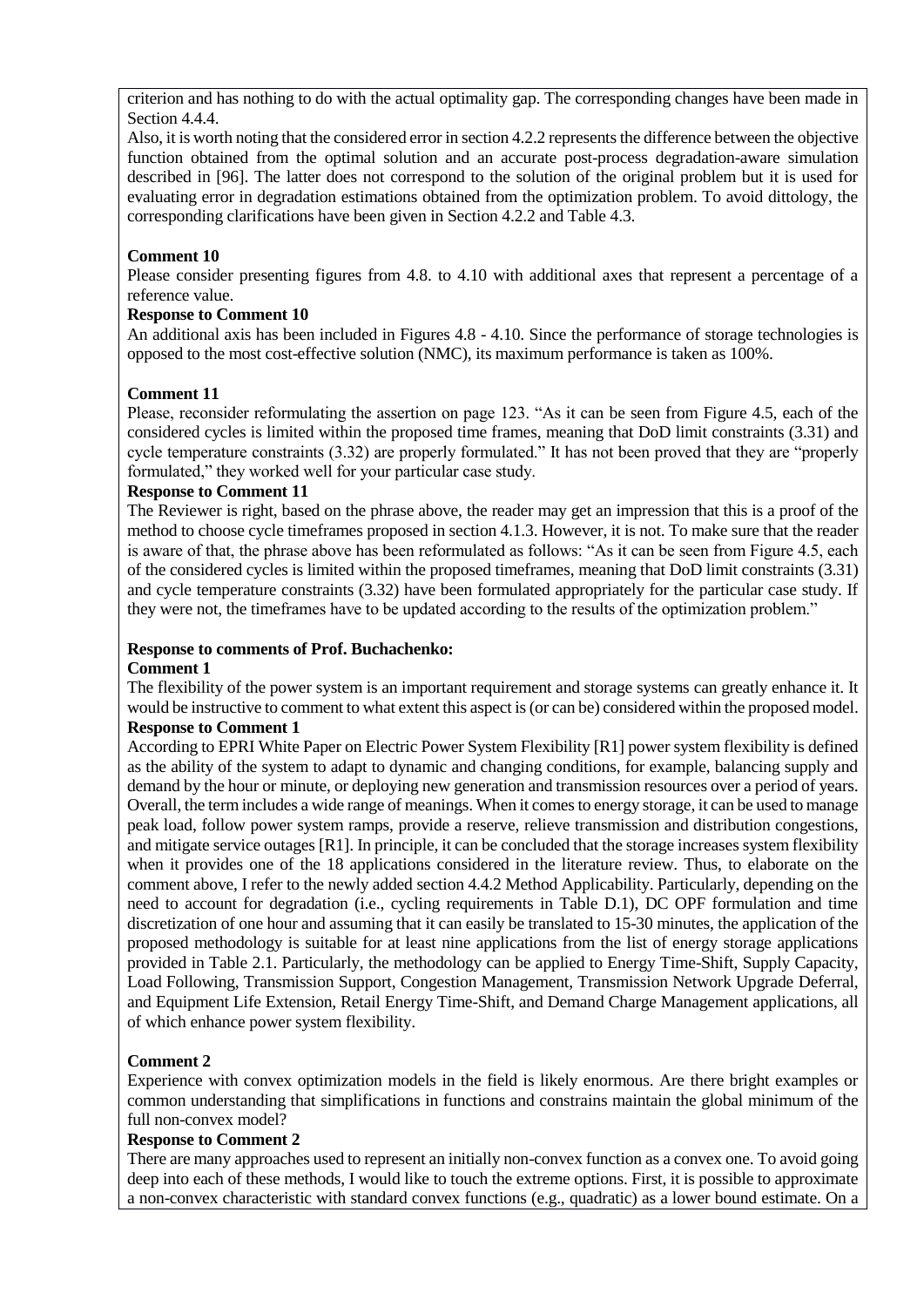two-dimensional space, this would look similar to something that is depicted in Fig. R.1 A. This is probably the most effective way (in terms of computation); however, one can notice that there might be a significant divergence with the obtained and actual solutions, as well as with the global optimum. In contrast to the previous approach, it is possible to approximate a non-convex function with piecewise linear functions, as it is depicted in Fig. R.1 B. Depending on the number of linear functions used (i.e., resolution), it is possible to represent a non-convex function very accurately, which comes at the cost of increased computation time. The latter arises from the fact that a piecewise linear approximation requires reformulating initially continuous problem into a mixed-integer type of problem, which is much harder to solve.



## **Comment 3**

Discussing the convergence of ADMM algorithms, the author refers to previous experience. Are the direct tests for few-bus systems possible? To the same point. It is mentioned that decomposition to subproblems allows one to consider each separately. Does the author expect great benefits from parallel computing?

#### **Response to Comment 3**

Given the fact that the search space of a combinatorial problem, such as the MICP problem, increases in a power law dependence with the number of integer variables, which in the case of the proposed problem formulation increases with network size and a number of storage technologies, the problem become intractable even for small-scale networks. Such that, the search space of the initially reformulated MICP problem for the smallest 9-bus network, considered within the study on scalability, contains more than  $10^{216}$ combinations of integer variables, which could not be resolved using a desktop computer. Even though considering even smaller networks and a smaller number of storage technologies would probably result in a more tractable problem formulation. The extrapolation of conclusions on larger problems could be questionable. However, this study has still been conducted as a proof of concept for 3-bus network and one storage technology, which resulted in a MICP problem with  $\sim 10^{18}$  combinations of integer variables. The obtained results matched the results obtained by ADMM, with an error strongly influenced by the convergence tolerance ε defined for the stopping criterion of ADMM in (3.37). The less ε we take, the less error we obtain in the result with the cost of increased computation time.

As for the second question, potentially, parallel computing is able to decrease the computational time by a factor equal to the number of subproblems. In the case of the considered in the case study 39-bus network and four storage technologies, it has been decomposed to 156 subproblems and solved in 142 iterations for  $\varepsilon = 0.001$ . It took 44 hours and 23 minutes to solve it on my laptop computer without parallel computing. Potentially, when parallelizing, if we assume that there are at least 156 processors to solve all subproblems in parallel, this time could be reduced to 7 minutes.

#### **Comment 4**

Formulating the problem on p.98, the author comments that reward is usually predetermined by the policies. It somehow contradicts the previous material, which exposes various benefits from energy storage. Indeed, considering the case study in Section 4 (p.116), the author introduces quite sophisticated reward term that depends on system variables.

#### **Response to Comment 4**

The reward term that I refer to in the problem formulation on p.98 is a mathematic formulation of a revenue (reward) from energy storage operation that a prospective owner would expect for a particular case study. In its turn, as per the objective function (3.1), the benefit is found as a difference between the revenue and investment cost. This is exactly what I elaborate on in the literature review when providing general ideas on how energy storage use might be beneficial for various stake-holders. For example, for electric energy time-